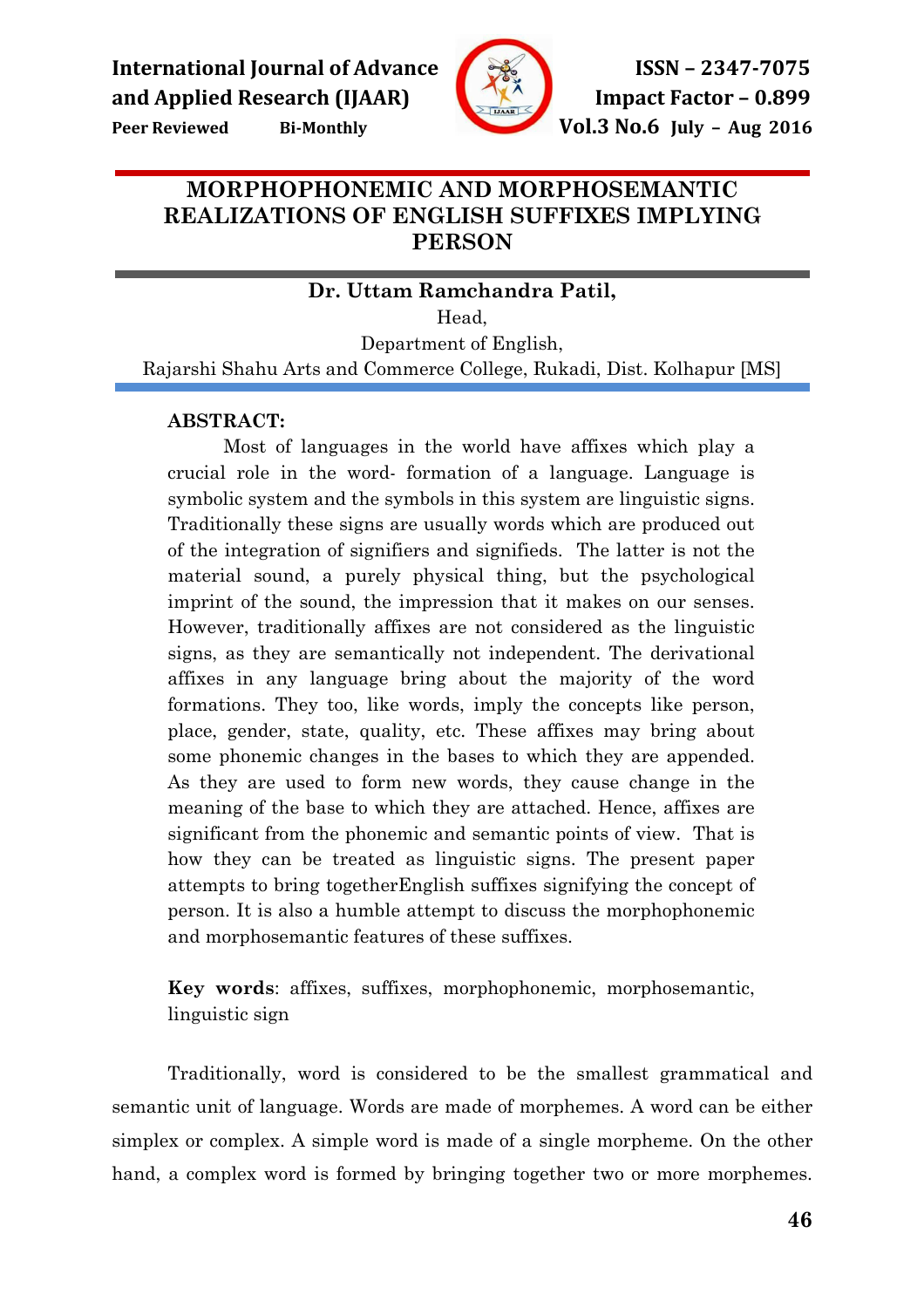Affixes are bound morphemes and affixation is the most common way of forming new words in the languages of the world. It is also called 'derivation' (Thakur, 1997). Affixation is a process of adding affixes to roots, bases or stems of words to derive new words. However, the term derivation excludes the inflectional suffixes, and hence, does not appear as holistic as affixation. As far as affixation is concerned, the term, 'affix' is of prime concern.

The term, affix is derived from Latin affīxum through French affixe. Its verb form, affixare means 'to fix, to fasten'. It is "the cover term for all bound morphemes that attach to roots" (Plag, 2003: 10). To Carstairs-McCarthy, "affix is an umbrella term for prefix and suffixes (broadly speaking, for all morphemes that are not roots)" (2002: 20).

Actually, they are the building blocks, in the words of Michael Quinion (2002) that help to form a large proportion of the words in language. The knowledge of affixes helps not just to identify and understand words of the same kind but also to compose new ones.

In the terms of definition, affix may appear simple but in terms of phonology, morphology and semantics, it is a complex phenomenon. The attachment of an affix may appear mechanical, but the affix evolves its own mechanism which comprises its phonological, orthographical and semantic features in relation to the root, it is affixed. Semantic influence of affixes is obligatory, as they bring about a change in the meaning of the word. Moreover, an affix may influence the phonological or morphological and even orthographic impression of the word. Hence, affixes become eligible to be linguistic signs. According to Ferdinand de Saussure the linguistic sign unites, not a thing and a name, but a concept and a sound image. (Bally, Charles and Sechehaye 1964: 66). Like words, affixes signify the concepts like person, place, gender, state, quality, etc. At the same time they have phonemic shapes that can bring about the morphophonemic change in the bases of words to which they are appended. The present paper is a humble attempt to study the morphophonemic and morphosemantic aspects the selected English suffixes implying the concept of person.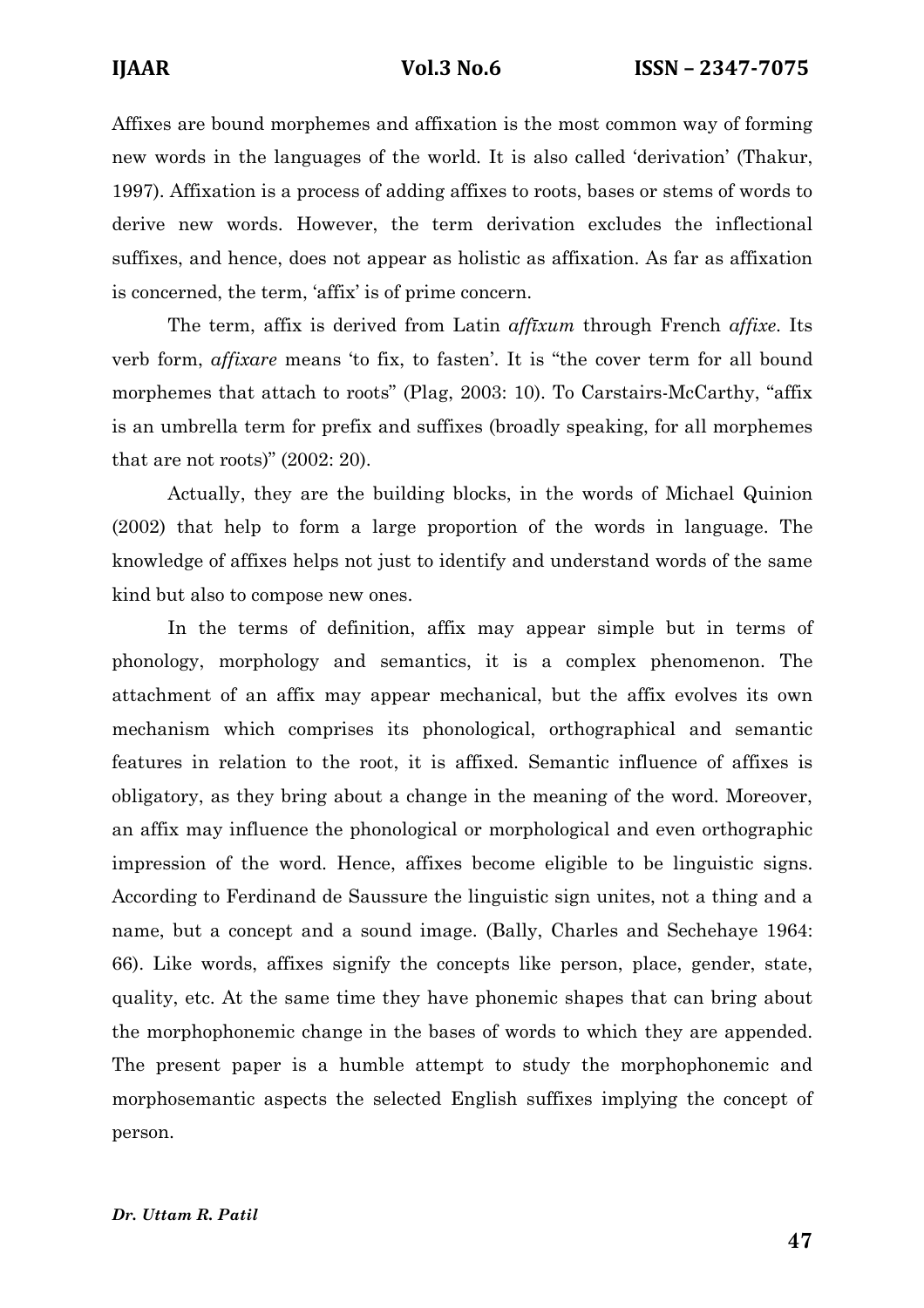The suffixes of English signifying the concept of person are enlisted below:

 $1. -an.$ 

-an is derived from Latin and its variant  $-ian$  is from French (Quinion, 2002: 108). It denotes 'a person or thing belonging to a country' as in Indian, American, and others. It also denotes 'the style or features of the person' referred to in the base as in Shakespearean, Wordsworthian, and others. -an also refers to 'the thought or belief of …' as in Darwinian, Freudian and others. It means 'a person who does/works in…' as in comedian, historian and others. The derivatives can be nouns and adjectives or both.

The pronunciation of -*anis /*ən/ and -*ian* ispronounced/iən/. The suffix does not normally change the stress pattern or phonemic shape of the base as it is a weak suffix. However, in *-ian* words, the stress is on the penultimate syllable and there can be vowel change  $\sqrt{a^2 + b^2}$ , as in

Canada / kænədə/  $\rightarrow$  Canadian /kənedən/

grammar / græmə/  $\rightarrow$  grammarian /grəmerən/

### $2. -ant/-ent$

-*antl-ent* has formed fairly good a number of words in English predominantly on a Latin basis of coining. These words are agent nouns ultimately going back to Latin participles in –antem, -entem used as substantives (Marchand, 1960: 195). It is attached to verbs to derive nouns like attendant, absorbent and many others. Generally speaking, -ant means 'person/thing that …'.

 The pronunciation of –ant/-ent is /ənt/. It does not cause any morphophonemic change as such.

### 3. -ard

 -ard comes into English from High German through French. It is added to adjectives to form common nouns meaning 'the person having the quality referred to in the base,' as in *dullard*, *sluggard*, and others.

 $-ard$  is pronounced / $a^{\text{rd}}$ . In fact, the suffix does not bring about any morphophonemic alternation as such.However, in the case of wizard, the alternation takes place at both the orthographic as well as phonological level. The diphthong /a / in wise is substituted by a short and strong vowel / / and

### Dr. Uttam R. Patil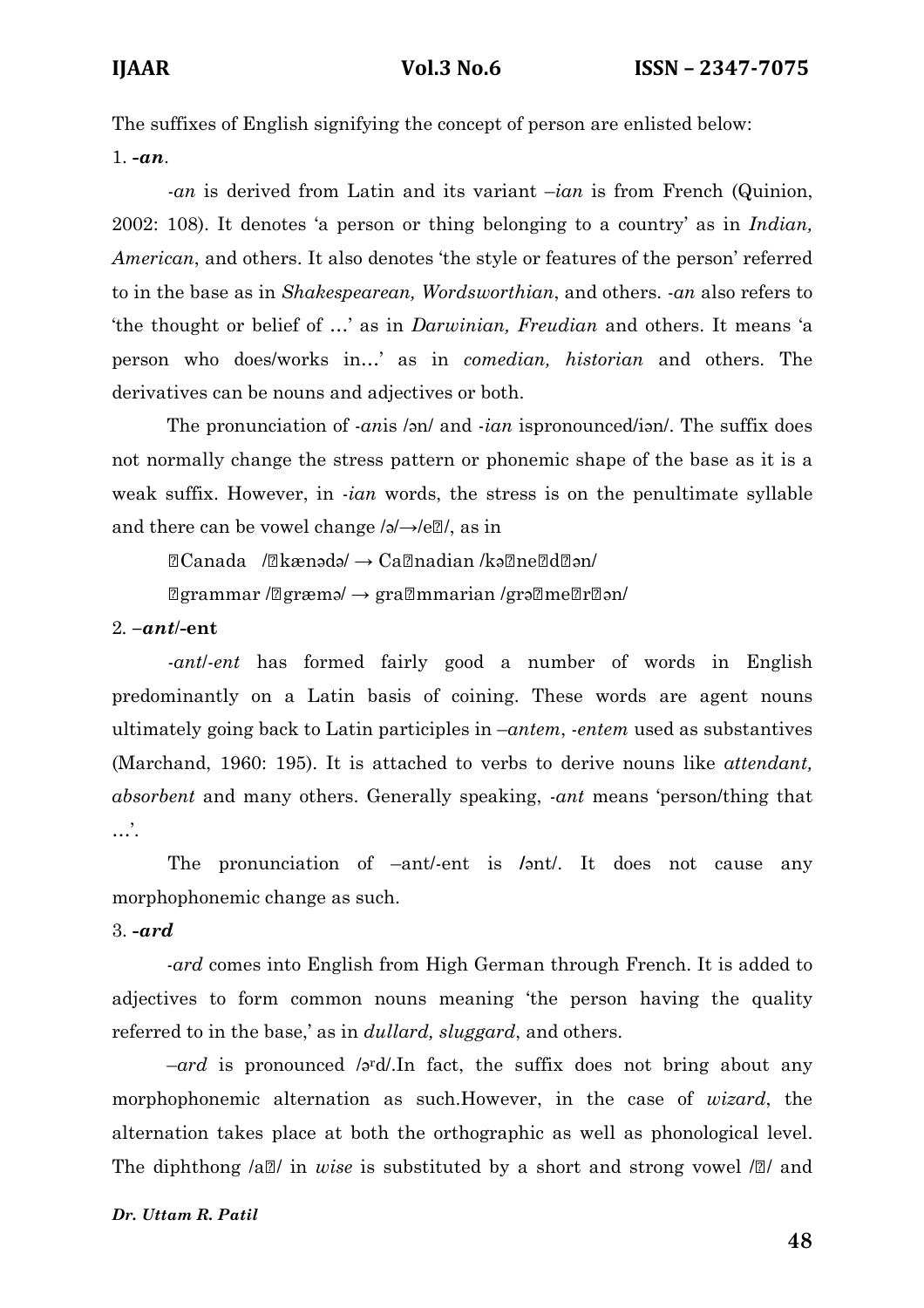letter 's' is replaced by 'z', but the pronunciation of the consonant is the same: / wa  $z/\rightarrow$ / w zəd/. Such an alternation is irregular and non-automatic.

### 4.-arian

 The suffix, -arianis borrowed into English through just translating Latin words ending in -arius.Formerly it was restricted to the religious field. However, it is used in other fields too with the general meaning 'someone believing in/practicing...' as in humani tarian, discipli narian, parliamentarian and others. The suffix is pronounced /eərən/. It is added mostly to abstract nouns to derive concrete nouns. The above examples show that the suffix always carries main stress.Morphophonemically it causes stress shift.

### 5. -ee

 -ee is derived into English from Latin through French. It means 'a person affected by or concerned with…', as in employee, divorcee, addressee and others. The suffix derives nouns that are normally passive in nature. But examinee, interviewee, trainee are not passive nouns.

The pronunciation of –ee is /i/. It is homonymous to the Hindustani suffix,  $-i$  which is discussed below.  $-ee$  may be stressed or unstressed, e.g. *addres see*, absen tee, appoint ee, draftee,  $\sim$  employee, townee. Hence, in some nouns the suffix exhibits morphophonemic change at the suprasegmental level. 6. -eer

The suffix, *-eer* comes into English from Latin *-arius* through French *-ier*. It is denomial noun forming suffix that means 'a person concerned with …' as in pamphleteer, sonneteer.

The pronunciation of –eer is  $\ell$  -or  $\ell$ . The suffix normally carries the main stress. It changes the stress pattern of the base to which it is added, for example,  $a$ uctioneer, mountaineerand others.

### 7. -er

 The origin of -er can be traced in Old English from German and through French from Latin. This is a very common and productive suffix.

 -er is polysemous. It implies 'a person or thing that …' as in teacher, computer, 'a person who lives in …' as in Londoner, New Yorker, 'someone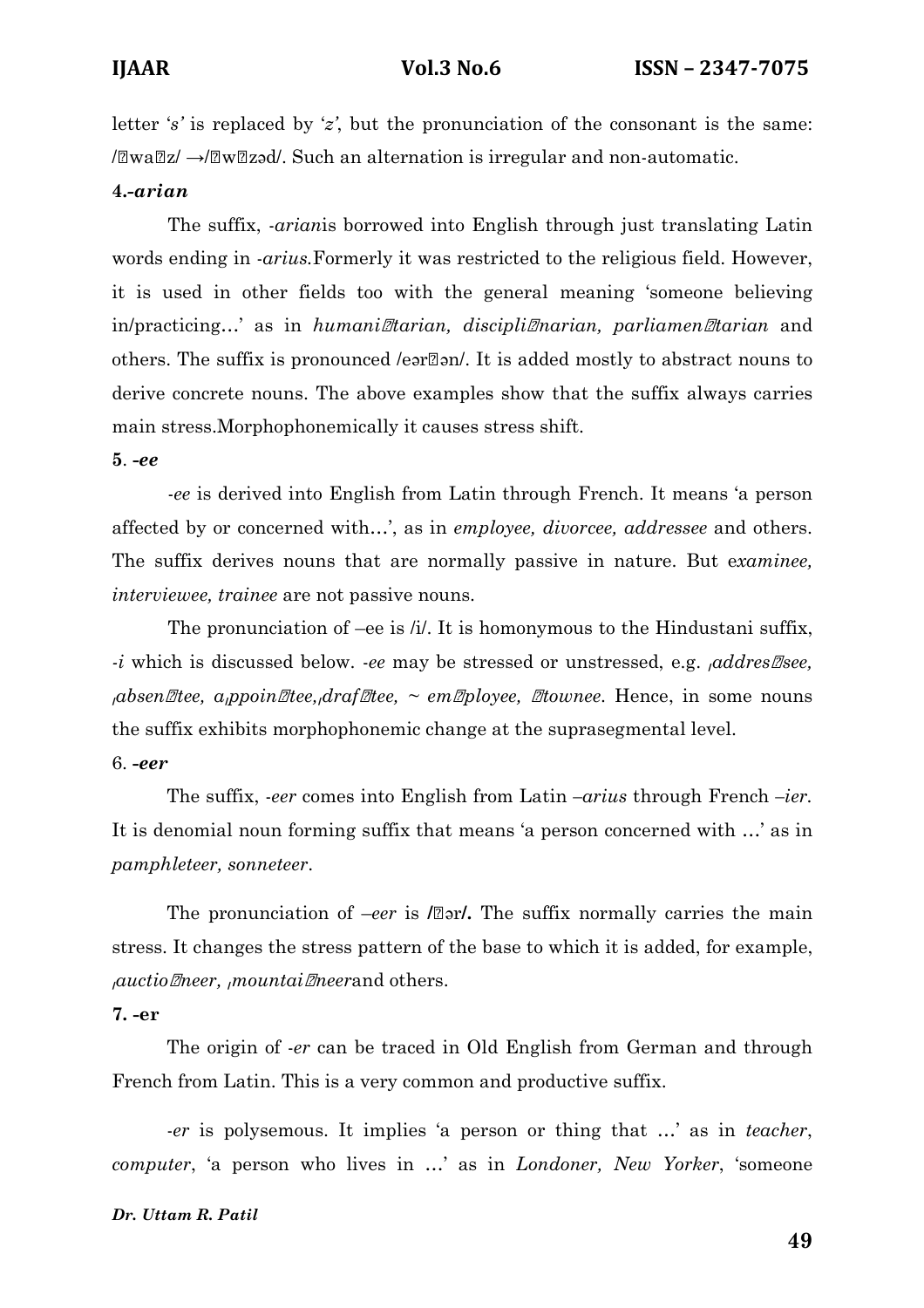concerned with...' as in *astronomer*, The pronunciation of –*er* is /*ər*/. This is an unstressed syllable. It is nominal suffix normally attached to verb bases. The suffix has homonymous relation to the comparative suffix,  $-er$ .  $-ar$  in beggar, liar and -or in actor, visitor are the spelling variants of -er. -ar and –or are Latinizing spellings.

### 8.-ese

 The suffix,-eseis borrowed into English through French –eis which is based on Latin –ensis. -eseis pronounced /i:z/. Itnormally carries the primary stress and causes stress shift in the derivatives, e.g.  $Japan \sim Japan$  nese, China ~ Chinese, Burma ~ Burmese

In Japanese the suffix causes vowel mutation: /d  $\epsilon$ pæn/ $\rightarrow$ /d æp $\epsilon$ ni:z/  $(|\phi| \rightarrow |\phi|)$  and  $|\phi| \rightarrow |\phi|$  It is applied to the remote of the far East. Some like Japanese and Albanese have deprecative tinge. While addressing seriously, they are referred to as Londoner, Albaner (Marchand, 1960: 226).

### $9. -i$

-iis aHindustani suffix. It means 'a person belonging to/ inhabitant of/ native of…'.It is considered an English nationality forming suffix by Laurie Baure (1983). Perhaps -i might have been borrowed into English from Indian languages.

 The suffix is pronounced /i/. It is a weak syllable. It is generally found in words like Bengali, Pakistani, Tamili, Panjabi and many others. 10.-ish

 Thisis a native suffix added to nouns, adjectives, numerals, and adverbs from Old English. It means 'a person or thing from the country …', as in British, English, Irish.-ishis pronounced / / which makes a weak syllable. Hence,  $-ish$  is unstressed and does not affect the stress pattern of the word. 11.-ist

The suffix, *-ist* is from Greek through French *-iste* and Latin *-ista*. It is a nominal suffix that denotes a person in various shades of meaning such as 'a doer or performer' as in violinist, guitarist, 'a person who believes/practices' as in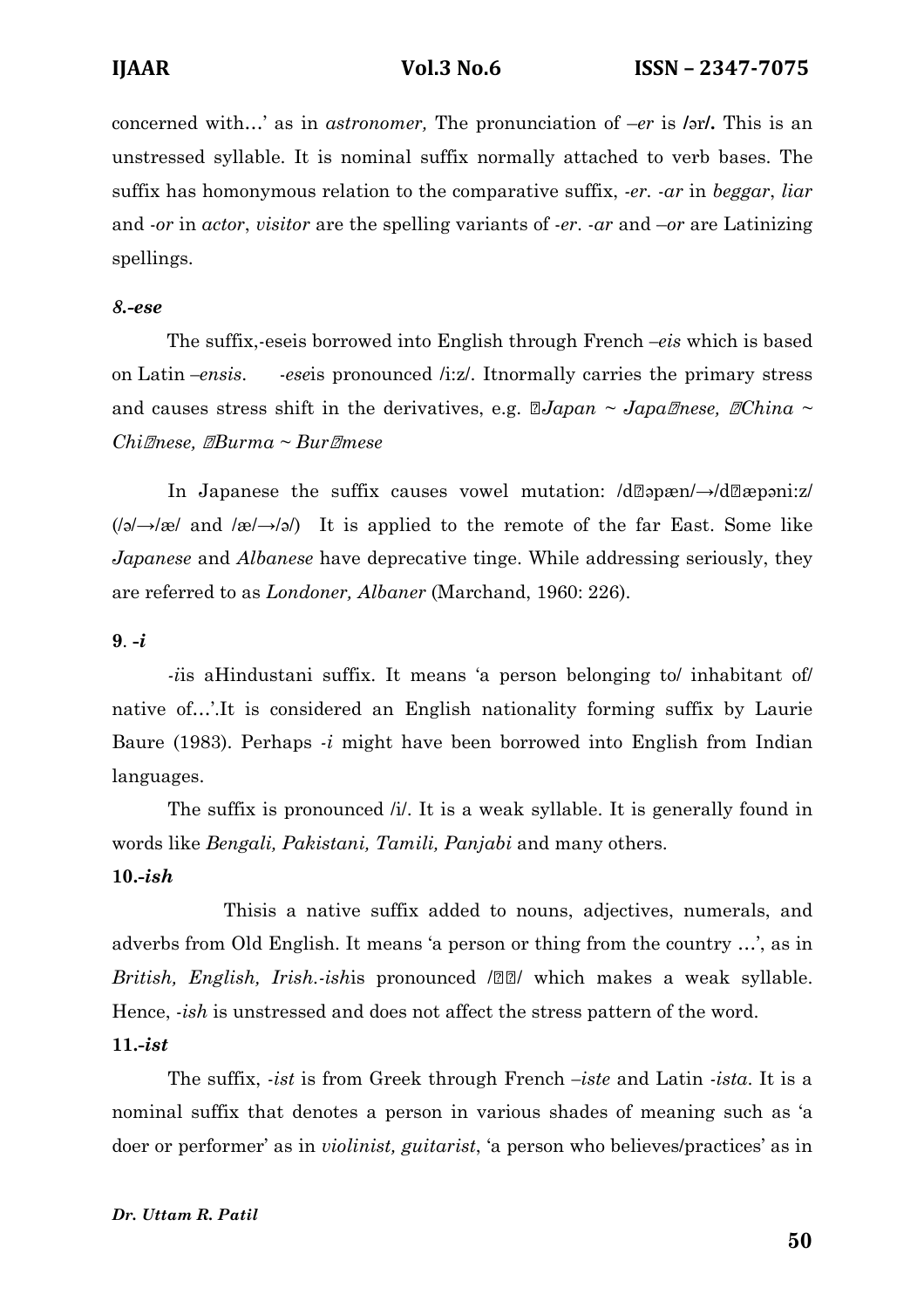atheist, communist, 'practitioner of profession' as in pharmacist, dentist, and 'a person who does …' as in plagiarist, and so on.

All nouns in  $-ism$  which denote attitudes, beliefs or theories may have counterparts in  $-ist$ . The pronunciation of  $-ist$  is l st. As it is with derivatives in  $-i$ sm,  $-$ *ist* does not alter the stress pattern of the base, if the word formation is done on the native basis, e.g., novel  $\sim$  novelist, career  $\sim$  careerist.

If  $-ist$  is attached to adjectives ending in  $-ic$ , it results into the phonological alternation  $/k$   $\rightarrow$  /s/ as in: *historic* /h st r k/ ~ /h st r s st/, public /p bl k/  $\sim$  /p bl s st/, and others.

 And if the word formation is on the foreign basis (Marchand, 1960), the word is normally accented on the penultimate syllable, e.g. *Baptist*.

### 12. -ite

The suffix, *-iteis* from Greek, *-ites* via Latin *-ita* through French *-ite*. It is a nominal suffix that allows derivation on both native and foreign bases. Generally it denotes a thing that is a part of something larger, or more important. Specifically, it means 'follower, devotee of …' as in Ambedkarite, pre-Raphaelite, 'a person belonging to … place' as in Israelite, Sydneyite, and chemicals like sulphite, nitrite.

The pronunciations of  $-ite$ are /a t/ and t/. In nouns like *Ambedkarite*, Israelite and sulphite –ite is pronounced /a  $t$ . –itealso forms adjectives when it is attached to verbs and nouns and whereby it is pronounced  $/$  t/, as in: favour  $\sim$ favourite / fe var t/, compose ~ composite / k mpaz t/, appose ~ apposite / æpəz t/, oppose ~ opposite / pəz t/, hypocracy  $(N)$  ~ hypocrite / h pəkr t/.

While deriving adjectives, *-ite* causes alternation in the stress pattern of the base in the selected cases as well as it exhibits  $\lambda \rightarrow \alpha$  or //or alternation, as in: appose/ $\phi$  pə $z' \sim$  apposite / æpəz t/, oppose /ə pə $z' \sim$  opposite / pəz t/, compose /kəm pə  $z/ \sim$  composite / k mpəz t/, and others. This is a nonautomatic morphophonemic alternation.

### 13. -ster

 The suffix, -ster is derived from Old English –estre, -istre. It is attached to nouns to form nouns. It means 'a person (man) who is ...' as in *youngster*, *older*, and 'a man who is connected with…' as in gangster, teamster. It is also used with

### Dr. Uttam R. Patil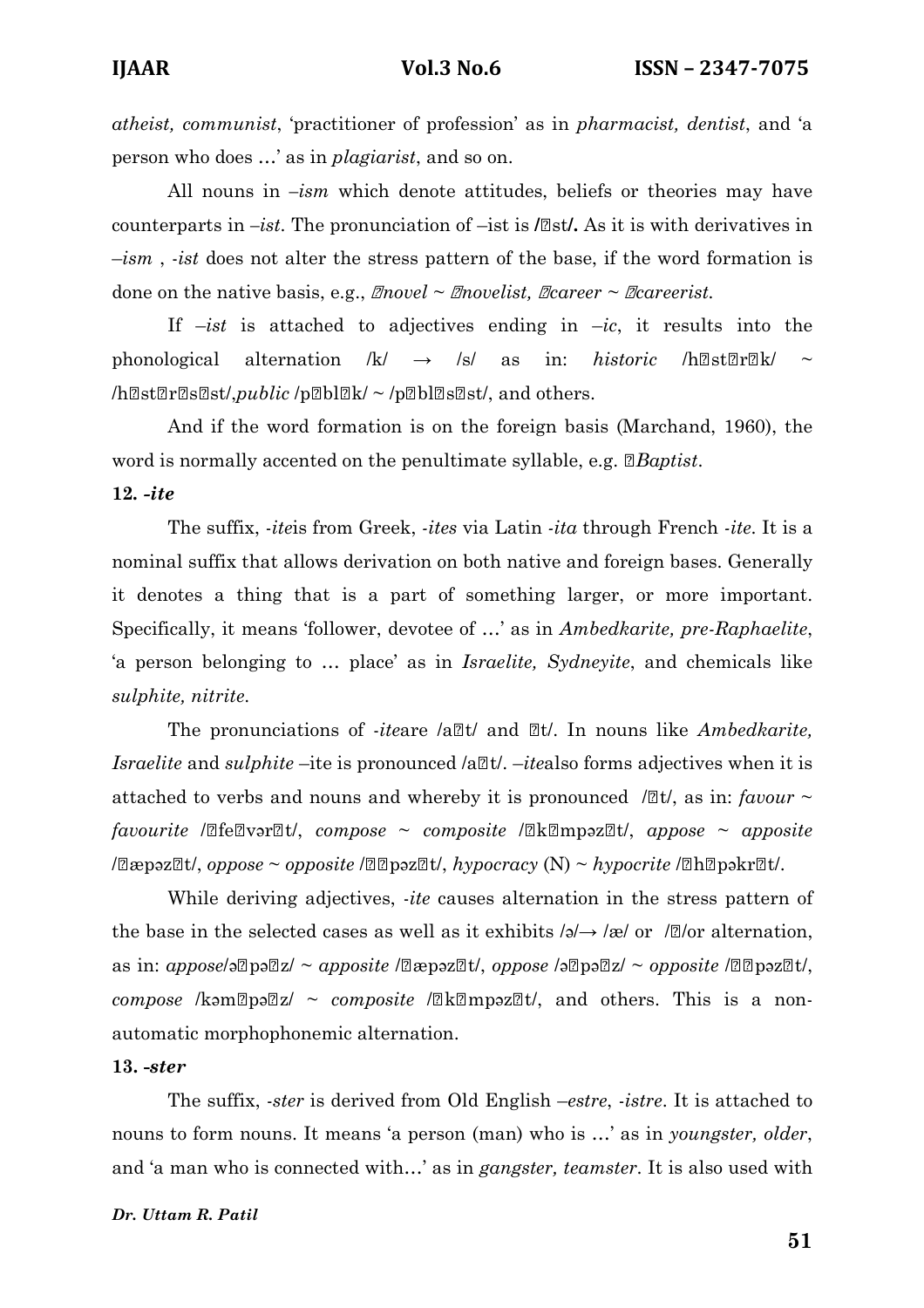derogatory sense, e.g. *poster, camster*, and others. -*ster* is pronounced /star/. Normally, the suffix is weak and can cause no morphophonemic changes in the base to which it is attached.

In addition to these suffixes, there are final combining forms that mean 'a person who…'. All these signify the concept of person.

### 1.-crat

This final combining form is derived from French –crate. It denotes 'a member or supporter of a particular form of government or rule' as in autocrat, plutocrat, technocrat, and others. Its pronunciation is /kræt/. Normally, -crat does not cause morphophonemic changes.

### 2. –meister

It is borrowed into English from German Meister meaning 'master'. It means 'a person skilled or prominent in a specified area of activity' as infunkmeister, gag-meister, etc. It is pronounced /mə stə/. Usually, this final combining form does not cause morphophonemic changes.

### 3. -phile

-philecomes into English Greek philos 'loving'. It denotes 'a person or a thing having a fondness for specified thing' as in bibliophile, Francophile, and others. It is pronounced /fəl/.

### 4. -phobe

This final combining form is derived from French, via Latin –phobus from Greek –phobos 'fearing', from phobos 'fear'. It implies 'a person who fears or dislikes a specified thing as in *biblophobe, commitment-phobe, germ-phobe*. Its pronunciation is /fa b/.

In a nutshell, affixes play a very significant role in the making and enrichment of a language. The knowledge of affixes is very essential in interpreting the complex words semantically and morphophonemically. It is useful in the composition of new words as well as decomposition of existing words. This makes affixes linguistic signs. It is also necessary for forming new words. Consequently, research should be undertaken in this area that remains less explored.

### Dr. Uttam R. Patil